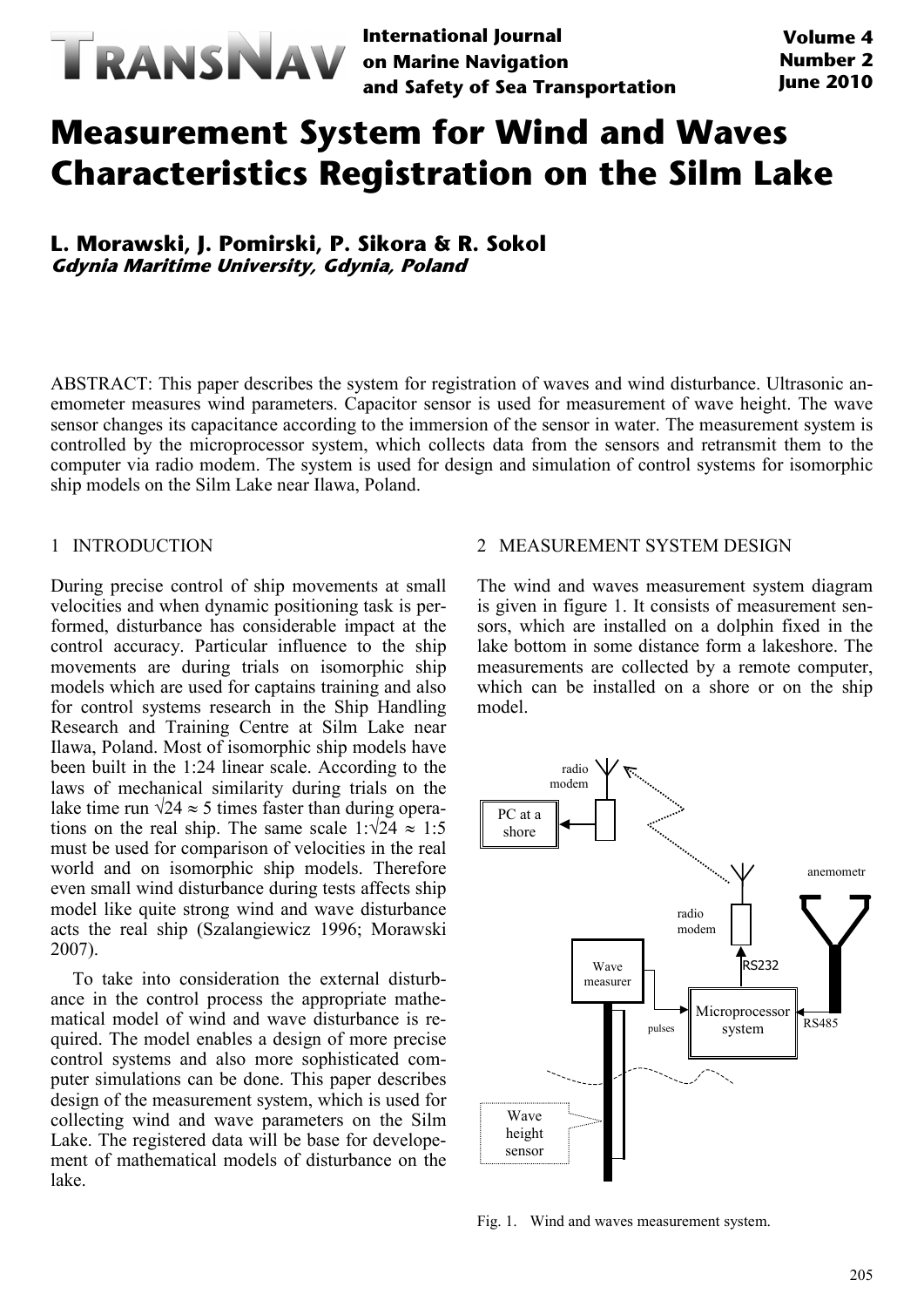# 2.1 *Anemometer*

The ultrasonic anemometer measures the time taken for an ultrasonic pulse to travel from one transducer to the opposite transducer and then compares it with the time taken for another pulse to travel in the opposite direction (Fig.2).



Fig. 2. Ultrasonic wind speed measurement

The speed  $c_{12}$  of the pulse travelling in the same direction as wind and opposite direction  $c_{21}$  are given by:

$$
c_{12} = \frac{L}{T_1} = c + V_w
$$
  
\n
$$
c_{21} = \frac{L}{T_2} = c - V_w
$$
\n(1)

where:

- $V_w$  is a wind speed component, which is parallel to the 1-2 line,
- $c -$  is a speed of the sound in the air (it depends on air temperature),
- *L* is a distance between both transducers.

If both times  $T_I$  and  $T_2$  are known, it is possible to calculate wind speed  $V_w$  and speed of the sound in the air *c*:

$$
V_w = \frac{L(T_2 - T_1)}{2T_1T_2} \qquad c = \frac{L(T_2 + T_1)}{2T_1T_2} \tag{2}
$$

Gill Instruments' WindObserver II has been used for the wind measurements. It has two pairs of ultrasonic transducers, which are used for calculation of two perpendicular components of the wind speed. Both components can be easy converted to the polar co-ordinates i.e. wind speed and direction. Both coordinates are calculated with 2% accuracy. The data are transmitted 10 times per second in the NMEA 0183 format through RS422 interface to the microprocessor system (WindObserverII User Manual).

### 2.2 *Wave height measurer*

Electronic part of the wave measurer (Fig.3) consists of:

- − a sensor, which capacitance changes due to immersion of the sensor in a water
- a monostable oscillator, which forms pulses according to the capacitance of the sensor,
- a transmission module which receives data from anemometer and sends data to the PC on a shore,
- a microcontroller which controls an operation of the measurer.



Fig. 3. Electronic circuit of wind and waves meter.

Capacitor sensor is used for measurement of wave height. It is formed by two electrodes (Fig.4). The flat bar is one of electrodes. The bar is also the element of mechanical structure of the sensor. Second electrode is composed by the thin copper wire with a teflon isolation coat. The wire is parallel to the bar. The permittivity of the air and the water are different, so the capacitance of the wave sensor depends on the wave level as it causes what part of the sensor is under the water.

The sensor immersion in the range 0-500mm corresponds to the capacitance variance from 40pF to 400pF. The capacitor is a part of the monostable oscillator composed by a popular LM555 chip (LM555 Data sheet). In this chip the time pulse width strictly depends on the connected capacitance. Pulse generation is strobbed by the microcontroller. The microcontroller also measures the pulse time width. The 32 partial measurements approximate final result. Measurement is available 10 times per second. Relationship between the pulse time width and the sensor immersion (the wave height) was determined by ex